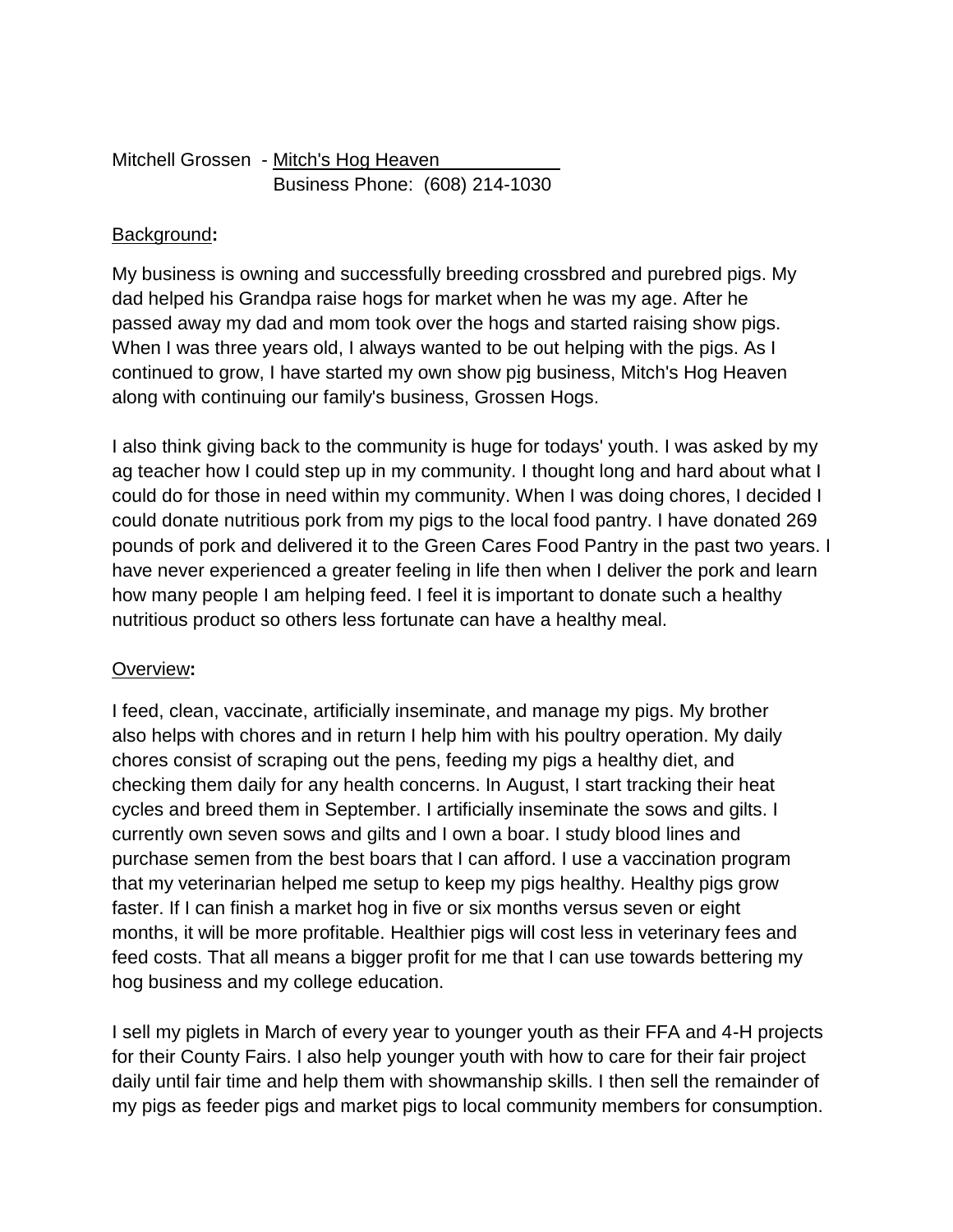My first goal is to breed and raise the best show pigs. My second goal is to raise the most nutritious and healthy pork for people to consume. My third goal is to maintain a successful business that I can make a profit from.

## Personal Qualities**:**

**Dependable***/***Reliable**-If I am signed up to do an activity or work, I will be there. I am always to work on time. I'm not afraid to work and help where and when needed.

**Leader**-I feel at my age of 17, I am a great leader. I like to listen to others and then give my input. I am always easy to talk to if someone needs to talk.

**Role Model**-I am a person that leads by example.

**Community Leader**-I have participated in many community service activities through FFA and 4-H. It is important to help my community out. I have also donated 269 pounds of pork in the past 2 years to my local food pantry.

**Honest**-I am an honest person in everything that I do. If I make a mistake, I take blame for it, hope to learn from it, and move on.

I feel I am experiencing how important it is to be responsible. My pigs need to be cared for at least two times each day. If I don't feed my pigs they aren't going to get fed. My parents both work full time jobs and it is up to me to care for my swine operation along with my younger brother helping me. By having to get up early in the morning and taking care of my pigs, I feel I will be well prepared for the future when I have a full-time job. There are times that I have an event I want to attend but I either can't attend or need to make arrangements for my parents or brother to take care of my animals before I can leave. If they aren't available, then I can't go because my pigs come first. I feel this experience is a life lesson.

Some of my achievements:

Lamp of Learning High School Student of the month

Top Freshman and Sophomore Ag student

Premier Exhibitor at County Fair

Champion Swine showman (4 out of the last 5 years)

Intermediate Champion cat showman

Green County Fair Reserve Champion Hog